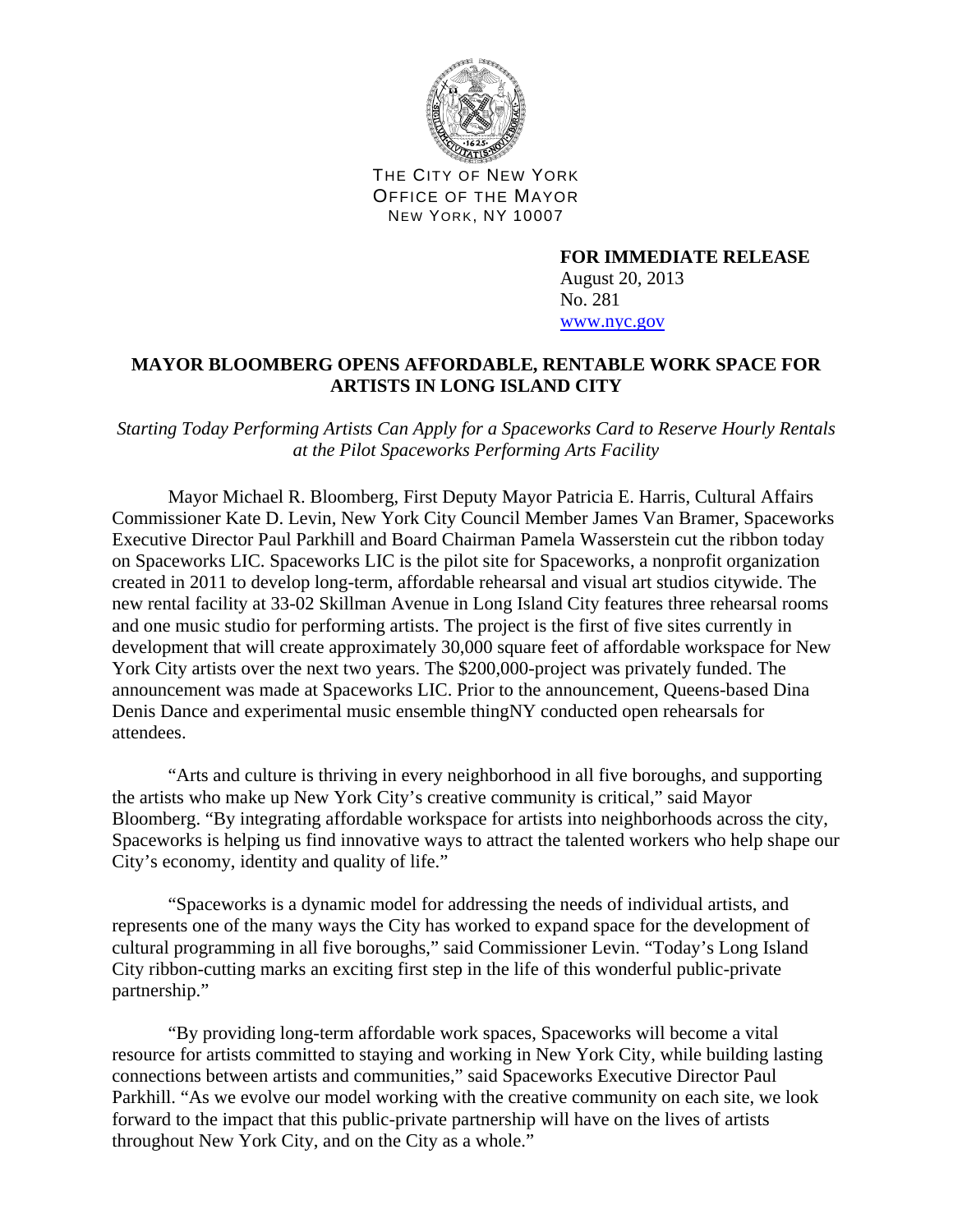"I am excited to welcome New York City's latest innovative program to create affordable work spaces for artists in New York City including Western Queens," said Council Member Jimmy Van Bramer, Chair of the New York City Council's Cultural Affairs Committee. "Artists have struggled financially to maintain quality spaces where they can produce their work. New York is a great city but can be expensive – and many artists struggle to find affordable spaces where they can rehearse, create and produce their work. Today with the assistance of Mayor Bloomberg, the Department of Cultural Affairs and Commissioner Levin, we begin creating spaces that are affordable, that through partnerships, bring eclectic works to the stage and to the gallery wall, because an artist could afford to create and simply dream."

A feasibility study funded by the Charles H. Revson Foundation and conducted by Forsyth Street Advisors in 2011 led to the creation of Spaceworks as an independent nonprofit that would transform underutilized public and private facilities into workspaces for cultural use. While a growing number of cultural organizations offer popular free or low-cost, short-term artist residency programs for visual and performing artists, Spaceworks was established to provide development, maintenance, and leasing expertise for permanent cultural workspaces, offering artists the stability they need to remain in the city.

Spaceworks will also be highly collaborative, and plans to work with local cultural and community organizations to build connections between artists and the neighborhoods where they produce work. Program partners will allow Spaceworks to provide services and programs to local community members while creating opportunities for Spaceworks artists such as professional development, open studios and other collaborative projects. Current program partners include: The Chocolate Factory, Healing Arts Initiative, Brooklyn Arts Council, Brooklyn Public Library, Cora Dance, the Trust for Governors Island, and L'Ecole des Beaux Arts.

Spaceworks LIC is Spaceworks' pilot site for performing artists. The 3,800 square foot project includes three large rehearsal spaces for dance and theater and one music practice studio. Spaceworks LIC shares the building with Healing Arts Initiative, which will provide facility maintenance support. The Chocolate Factory, a Long Island City-based theater and dance organization, will work as a program partner, facilitating community and artist outreach throughout Long Island City. Spaceworks is also piloting a site for visual artists in Gowanus, Brooklyn, which includes two 200-square-foot visual art studios. The Gowanus program partner, Brooklyn Arts Council, will help with artist outreach.

Spaceworks is currently in the pre-development phase for another 25,000 square feet of rehearsal and studio space at several sites across the city. These include:

- The renovation of a portion of Brooklyn Public Library's Red Hook branch for two 1,000-square-foot rehearsal spaces (projected completion 2014.)
- The second floor of Brooklyn Public Library's Carnegie-era Williamsburg branch into approximately 4,400 square feet of artist workspace including four visual art studios and two rehearsal spaces (projected completion 2014.)
- The renovation of Building 301 on Governors Island, which will create approximately 20,000 square feet of artist workspace including 43 visual art studios and two rehearsal spaces (projected completion 2015).